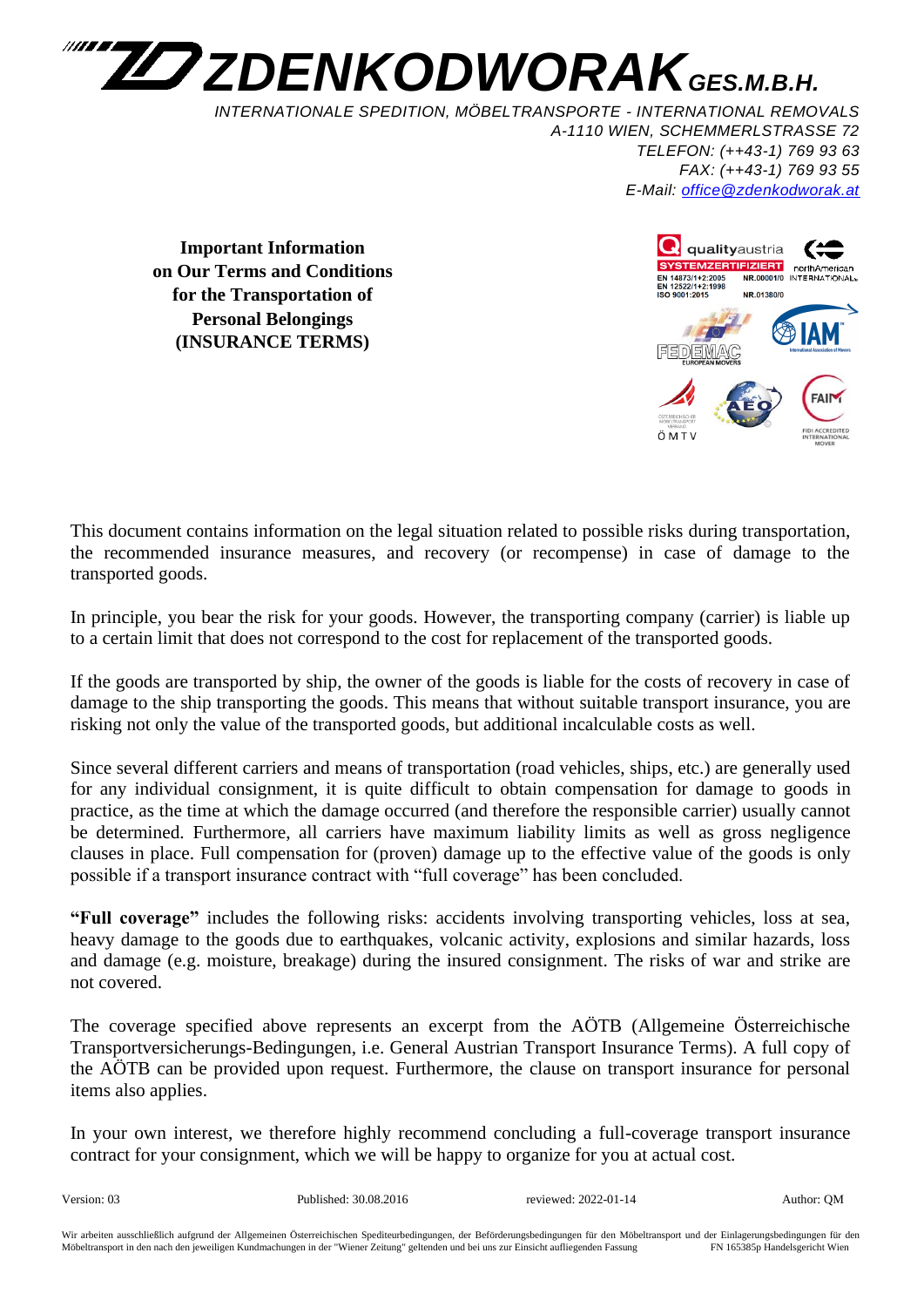We use the following insurance providers: -Uniqa Österreich Versicherungen AG -Wiener Städtische Versicherung AG - Vienna Insurance Group

What documentation do we need from you to conclude a transport insurance contract?

- 1) A clear, written order by you to conclude a transport insurance contract for your consignment at your expense.
- 2) A detailed list (can be the packing list) specifying the individual values of all consigned goods.

All further steps are handled by us. Your personal belongings will be insured by a suitable and trustworthy international insurance provider with an excellent reputation for the entire transport from point to point.

## Our liability – as contractor and initial carrier

The transportation terms and conditions for furniture transport as well as the storage terms and conditions for furniture transport apply (copies of these documents will be provided upon request).

The carrier is liable in case of loss of or damage to the consigned goods, so long as the loss or damage occurs by fault of the carrier during the handling or transportation of the goods by the carrier.

This liability is void if the carrier is not informed in writing of visible external damage immediately upon delivery, respectively of any damages not immediately visible within 6 days after delivery of the goods.

Any claims against the carrier, irrespective of legal basis, are subject to a limitation period of six months. The limitation period begins once the beneficiary gains knowledge of the entitlement, but at the latest with the delivery of the goods.

## **TERMS AND CONDITIONS:**

Allgemeine Österreichische Transportversicherungs-Bedingungen – AÖTB 2001 gem. §4(1) – Volle Deckung; Institute Radioactive Contamination Exclusion Clause 1/10/90

Institute Extended Contamination Exclusion Clause 01/11/02,

Institute Chemical, Biological, Bio-Chemical, Electromagnetic Weapons and Cyber Attack Exclusion Clause 01/11/02; clause for transport insurance of personal items (1990).

Compensation for damage occurs without consideration of any deductibles. In case of damage to a part of a consigned article, compensation will occur only for the affected part. Any claims for reduction in value are excluded.

## What to do in case of damage

Every damage case must be proven by the claimant in terms of cause and extent.

The following steps are to be taken by the customer/recipient of the goods in case of damage: